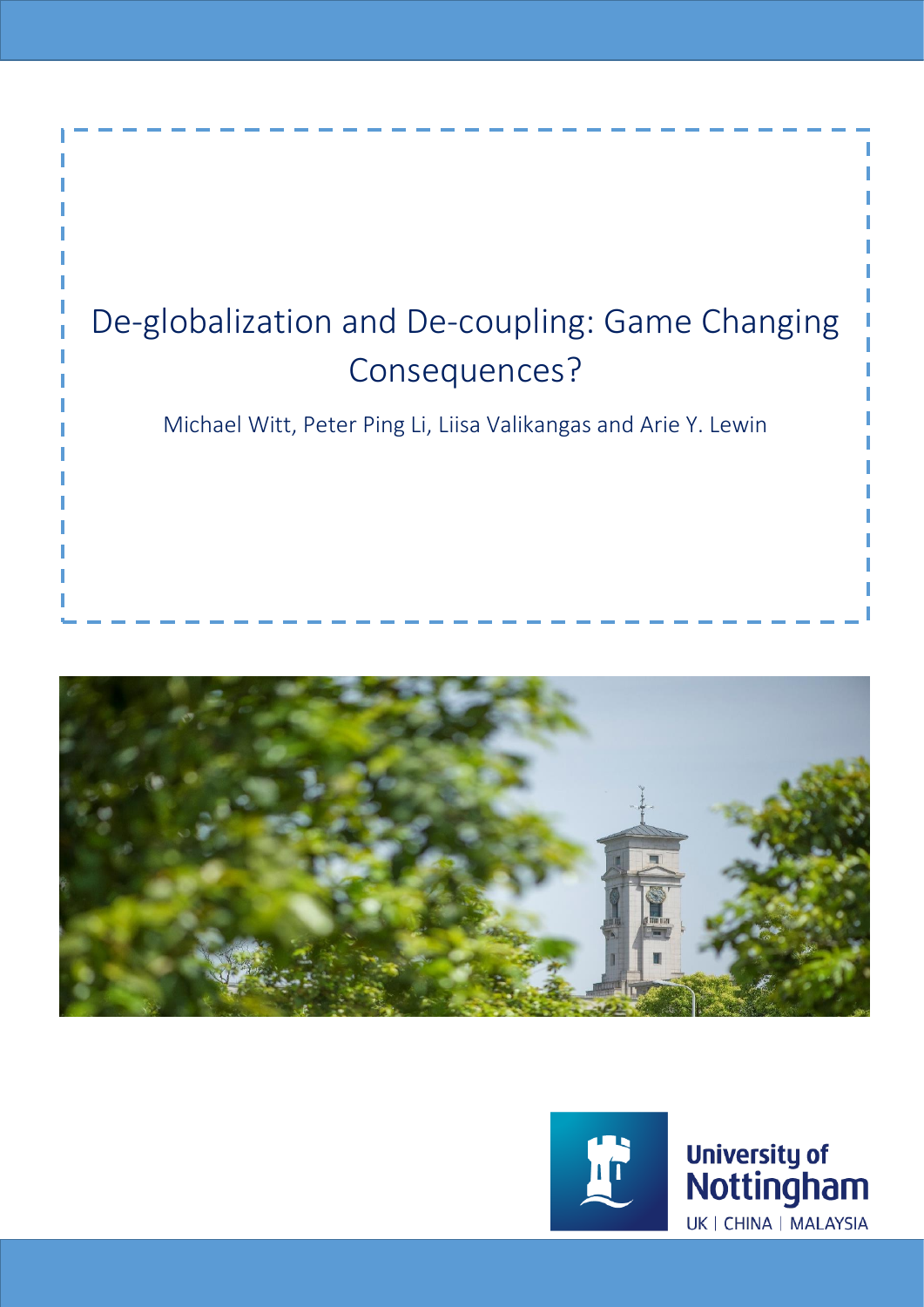University of Nottingham Ningbo China, 199 Taikang East Road, Ningbo, 315100, China

First published 2021

This work is made available under the terms of the Creative Commons Attribution 4.0 International License: <http://creativecommons.org/licenses/by/4.0>

The work is licenced to the University of Nottingham Ningbo China under the Global University Publication Licence:

[https://www.nottingham.edu.cn/en/library/documents/research](https://www.nottingham.edu.cn/en/library/documents/research-support/global-university-publications-licence.pdf)[support/global-university-publications-licence.pdf](https://www.nottingham.edu.cn/en/library/documents/research-support/global-university-publications-licence.pdf)

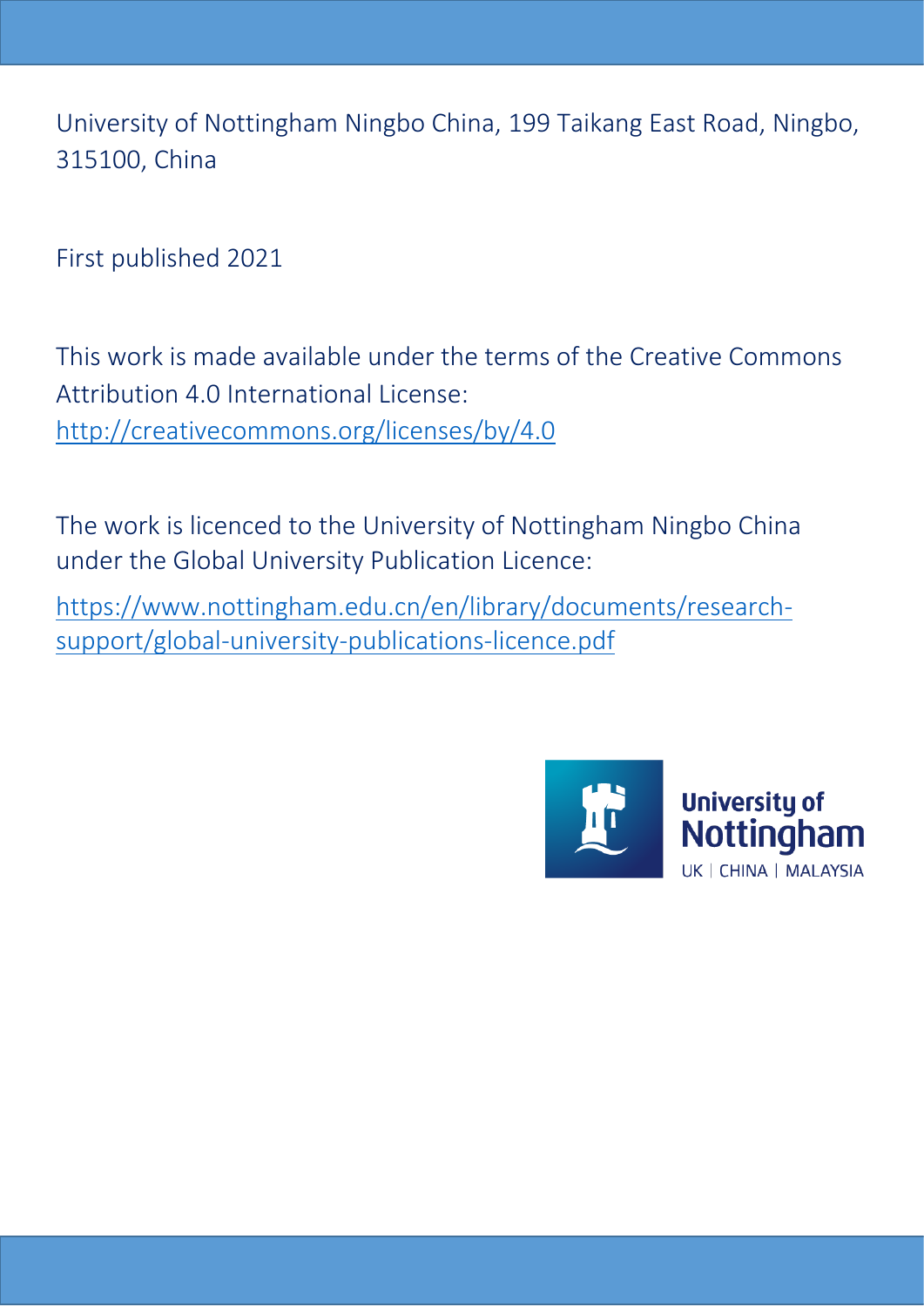# **De-globalization and De-coupling: Game Changing Consequences?**

## **Michael Witt, Peter Ping Li, Liisa Valikangas and Arie Y. Lewin**

## **(Management and Organization Review, 17:1: 6-15)**

The antecedents of de-globalization can be traced to the reemergence of China and its entry into the World Trade Organization (WTO) in 2001. In the years that followed, China experienced a massive expansion in international trade and foreign direct investment as well as strong economic development, with average growth in its gross domestic product (GDP) of more than 9% between 2001 and 2019 (World Bank, 2021). However, China has also adroitly exploited weaknesses in the world trade regime, which permitted it to avoid adhering to policies and practices on which the organization was founded and to which it was committed (Jannace & Tiffany, 2019). The resulting imbalance in international trade and the failure of leading economists to foresee the attendant steep decline in manufacturing jobs in the US (Krugman 2018, 2019; Petricevic & Teece, 2019) gave rise to sentiments opposing globalization, which in turn facilitated the election of President Donald Trump and accentuated his de-globalization policies. The COVID-19 pan- demic – a black swan-type event in terms of its catastrophic consequences that was surprising despite the predictions of such a health crisis – triggered a separate and independent strategic reevaluation of global value chains (GVCs) as a critical element of both international trade and foreign direct investment.

In this context, this MOR Special Forum invited commentaries on two broad questions:

- *1. What are the most salient contextual forces driving the trend toward de-globalization and global decoupling (e.g., geopolitical conflicts, GVCs or global supply chains, reshoring and relocation of manufacturing hubs, software development, electronic payment, platformization, and ecosystems)?*
- *2. How can multinational enterprises (MNEs) headquartered in liberal democracies or state capitalist systems best adapt and respond to these emerging dynamics?*

The first collection of commentaries features selections from the first wave of submissions, of which MOR received 27.

De-globalization has attracted growing attention across economics, political science, international business, and strategic management. It has also been of interest to scholars studying technological revolutions that affect manufacturing (e.g., three-dimensional printing, robotics, and digital transformation) as well as platformization and ecosystems that affect the reorganization of business sectors, such as hospitality, retail, fintech, and the sharing economy (e.g., Uber and the gig economy). However, it is extremely challenging to theorize about the emerging trends and directions of change or possible outcomes in these complex contexts. To provide firmer conceptual grounding for the debate, we therefore offer a coevolutionary framework in this introduction to make sense of imaginable scenarios and potential consequences.

Figure 1 provides a bird's-eye view of the coevolutionary complexity that will shape the future, especially the interdependencies of different layers of embedded- ness of the firm including international institutions (e.g., WTO), nation states, and industries and the impact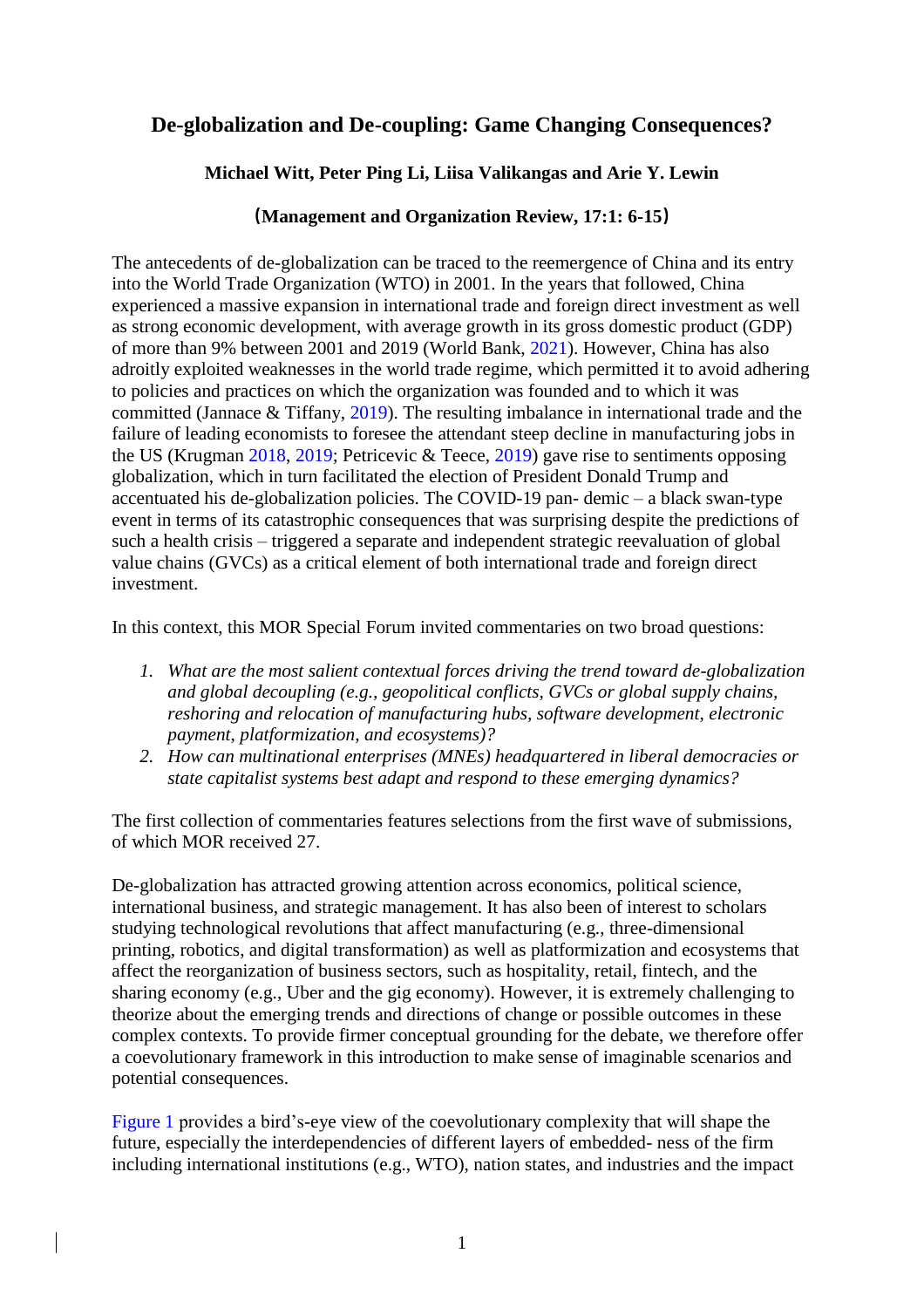of external factors. At the core, a coevolutionary perspec- tive is central for tracking and evaluating the complex dynamics of change (Ilinitch, D'Aveni & Lewin, 1996; Lewin & Volberda, 1999; Lewin, Long, & Carroll, 1999; Volberda & Lewin, 2003). Volberda and Lewin (2003) argued that organizational changes involve the complex, reciprocal, and iterative interaction of forces within the organization, its competitive environment, its formal and informal institutional environment, and the larger social, political, and technological environment in which firms are embedded, as summarized in Figure 1. To the extent that the enterprise or a sector experiences a radical environmental change with a material impact on its viability, adaptive processes at multiple levels will be triggered. Given growing volatility, uncertainty, complexity, and ambiguity, unpredictable and potentially far-reaching solutions and innovations will emerge from many directions and individuals (e.g., March & Olsen, 1976). Organizations will pursue varying strategies (variation), of which only some will prove successful or acceptable (selection). As knowledge about successful adaptations spreads through an industry sector or an economy, the solutions are increasingly adopted through isomorphic processes (retention).

From a coevolutionary perspective, de-globalization and COVID-19 intro- duce potentially disruptive and far-reaching swings into the social, political, and technological environment. It is possible that organizations can accommodate these swings within the existing structures and processes or with minor tinkering. However, if these developments, whether black swanlike or not, induce major qualitative changes in international business (e.g., Witt, 2019b), international and national institutions, industries, and enterprises are likely to come under major pressure to adapt.

In the organizational context of the MNE, a wide range of structures and processes may thus be thrown into question. For instance, it seems likely that political pressures attendant to deglobalization and COVID-19 might deprive the global factory (Buckley, 2011) of part of its ability to 'fine-slice' its GVCs. What will be the key characteristics of the resultant reconfiguration? For example, what adaptations are required by the changed conditions for making value chain location choices and determining governance modes? How much and what kinds of pro- duction are relocated, nearshored, or reshored? What contingencies mediate these responses and their time horizons?

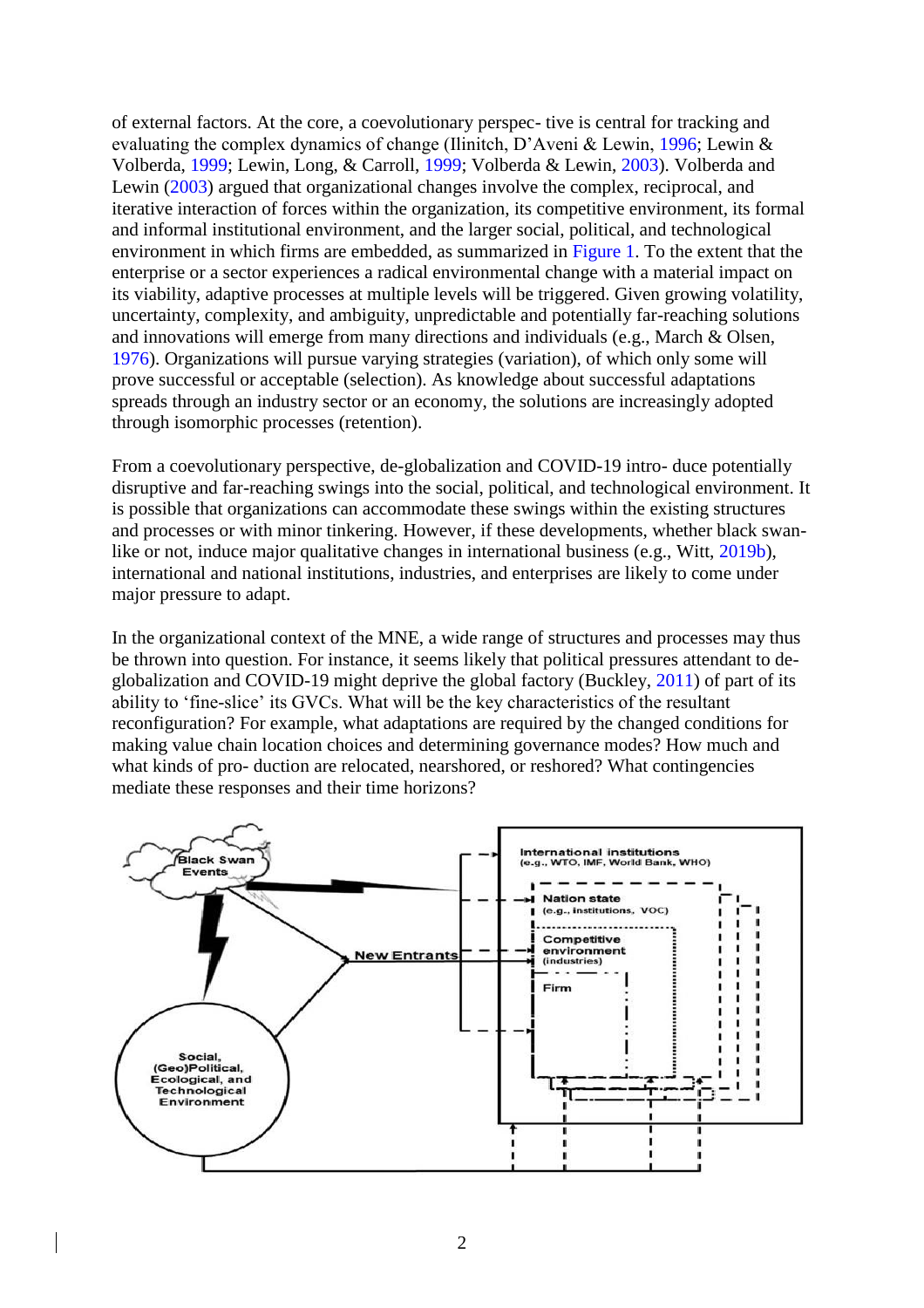Figure 1. Co-evolution framework for theorizing consequences of de-globalization and decoupling Source: Adapted from Lewin et al., 2004

Similarly, given the distinct possibility of decoupling between China and the United States, and possibly the West more broadly, how will organizational forms and principles adapt to the growing challenge of doing business on both sides of the divide? For example, will greater decentralization and attendant localization become a new normal to avoid close association with the "other" camp? Alternatively, will higher uncertainty and concomitant increases in transaction costs lead to stronger internalization of organizational activities? To what extent are network forms of organization, such as alliances, viable risk-mitigation strategies? And is there still, or again, a role for regional headquarters in maintaining organizational cohesion in a divided world?

An important implication of the coevolutionary view is not only that organizations are likely to face adaptation pressure because of a changing macroenvironment but also that organizations in different countries will respond in distinct ways. The impact of deglobalization and COVID-19 on organizations will be mediated by national institutional systems, enabling some kinds of adaptive responses while discouraging others (see Hall & Soskice, 2001). MOR as a journal has a long-standing interest in these national variations, especially with respect to the impact of the Chinese institutional context on organizational responses but also more widely in the context of emerging market contexts compared with the advanced industrialized countries, where most extant organizational research and theories have evolved.

This suggests a range of salient questions. For example, how does the national context codetermine and coevolve with organizational responses to de-globalization and COVID-19, whether in China or any other emerging markets? And how do these responses compare to those by advanced industrialized countries? Recent advances in research on global institutional systems (e.g., Witt, Kabbach de Castro, Amaeshi, Mahroum, Bohle, & Saez, 2018) may be instrumental in decomposing these questions. These effects may then further interact with industry- and organizational-level factors, suggesting that research in this vein may be particularly amenable to configurational research methodologies capable of handling complex patterns of causality, such as fuzzy-set qualitative comparative analysis (Fainshmidt, Witt, Aguilera, & Verbeke, 2020; Greckhamer, Furnari, Fiss, & Aguilera, 2018).

The initial collection of commentaries in this MOR Special Forum contributes to the discussion on these questions from various perspectives. Specifically, in his commentary, Peter Buckley (2021) discusses the possibility of the rise of new kinds of cartel forms built around firms or industrial sectors that share GVCs or sourcing locations. Technically, this might involve building platforms similar to Airbnb or Amazon, which connect manufacturers within a sector to a customized global supply chain that can accommodate sourcing redundancies or exclude suppliers in certain countries (e.g., Kenney & Zysman, 2020).

The commentary by Farok Contractor (2021) advances the argument that US manufacturing decline in manufacturing output relative to GDP resulted from automation, rather than globalization. Elizabeth Rose (2021), however, observes that data on US manufacturing are distorted by the outlier performance of the information and communications technology sector, because the statistics on it are included in those for manufacturing as a whole. In essence, after the statistics on the computer industry are excluded from those on US manufacturing, the decline in jobs cannot be explained by investment in automation. This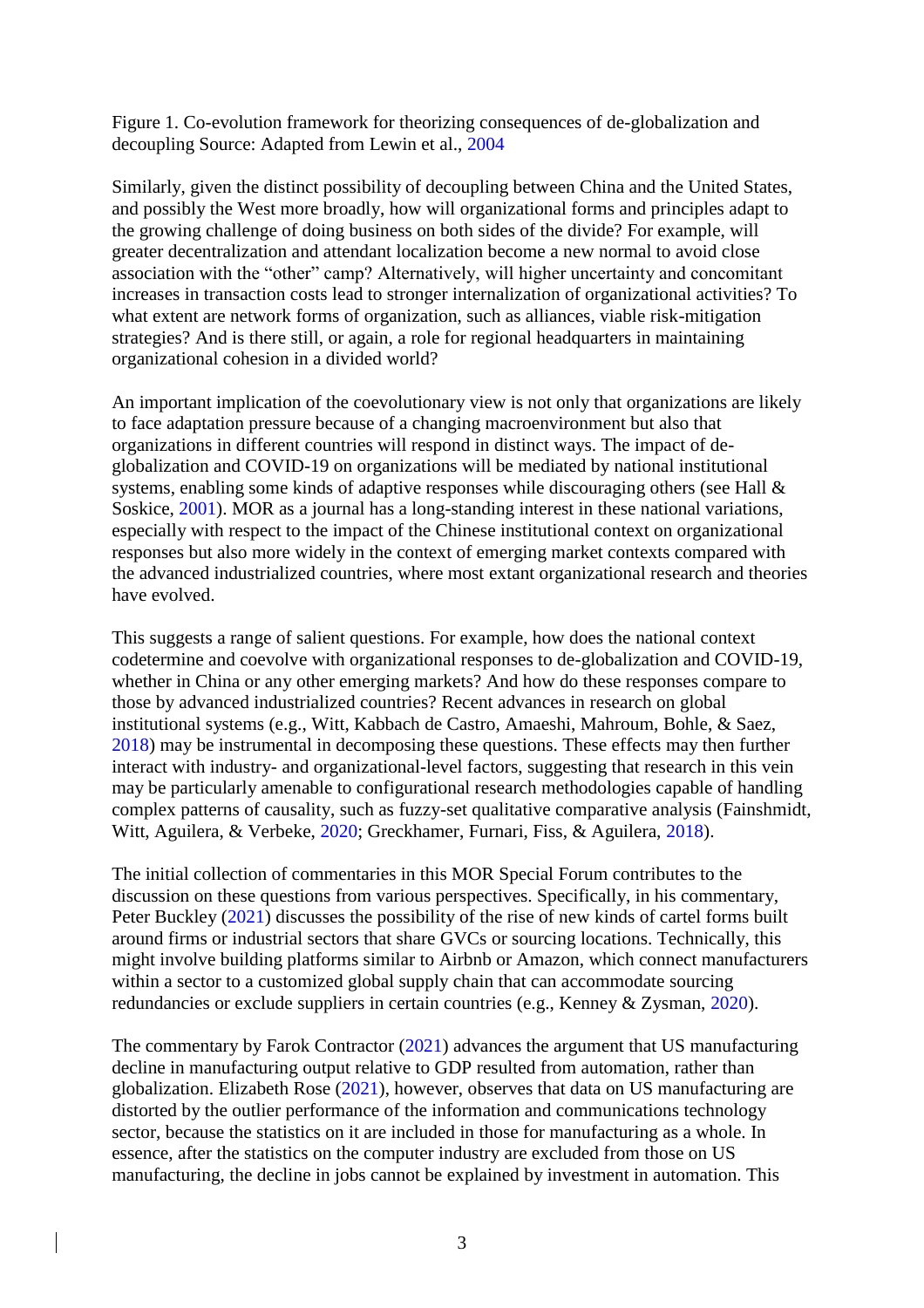highlights the issue of the domain and interpretation of data when discussing globalization and its impacts. Moreover, Krugman (2018, 2019) has recognized that the impact of China's rapid development, following its membership in the WTO in 2001, was unforeseen by many economists (including himself) in the 1990s and that the emergence of China as the world's factory contributed to the loss of jobs in US manufacturing.

The contributions by Farok Contractor and Elizabeth Rose provide a good starting point for a multidimensional discussion on the coevolution of organizational strategy embedded in its institutional context, ideally based on internationally comparative data. For example, as Contractor pointed out, US manufacturing declined 30% in terms of its proportion of GDP, from around 16% in 1997 to around 11% in 2018 (World Bank, 2021). However, this is not a universal pattern. Table 1 displays comparative data for five countries, each of which is the leading exponent of its respective type of capitalism (Witt et al., 2018). The decline in France is similar to that in the United States, but the drop in Japan is much smaller. Germany effectively has no change, and South Korea experienced a small increase. What differentiates these countries?

Are these countries experiencing globalization differently? As shown in Table 1, those economies that maintained higher levels of manufacturing value added also increased their proportion of exports over GDP the most, with a positive correlation of 0.70. Of course, this does not control for other explanatory variables, but it does at least raise the possibility that globalization may be beneficial, rather than harmful (as conventional wisdom would suggest), to manufacturing in advanced industrialized economies. To the extent that this is the case, it is important to explore which factors best explain how and why countries can take advantage of globalization through exports.

| Country                 | Type of<br>Capitalism                 | <b>Manufacturing</b><br><b>Value Added</b><br>over GDP, 2018 | ditto,<br>2018/<br>1997 | <b>Exports</b><br>over GDP,<br>2018/1997 | <b>Robot</b><br><b>Density</b><br>2019 | <b>Employ-</b><br>ment in<br>Industry<br>2018/1997 | Union<br><b>Density</b> |
|-------------------------|---------------------------------------|--------------------------------------------------------------|-------------------------|------------------------------------------|----------------------------------------|----------------------------------------------------|-------------------------|
| France                  | European<br>Peripheral                | 9.9%                                                         | 67%                     | 124%                                     | 177                                    | 75%                                                | 8%<br>(2015)            |
| Germany                 | Coordinate<br>d Market                | 20.1%                                                        | 99%                     | 187%                                     | 346                                    | 77%                                                | 17%<br>(2016)           |
| Japan                   | Highly<br>Coordinate<br>d             | 20.7%                                                        | 89%                     | 176%                                     | 364                                    | 72%                                                | 17%<br>(2016)           |
| Korea                   | Advanced<br><b>Northeast</b><br>Asian | 26.6%                                                        | 108%                    | 147%                                     | 855                                    | 80%                                                | 10%<br>(2015)           |
| United<br><b>States</b> | Liberal<br>Market                     | 11.3%                                                        | 70%                     | 110%                                     | 228                                    | 78%                                                | 10%<br>(2016)           |

**Table 1. Comparative Statistics**

Sources: Witt et al., 2018, World Bank, 2021, International Federation of Robotics, 2020, International Labour Organization, 2021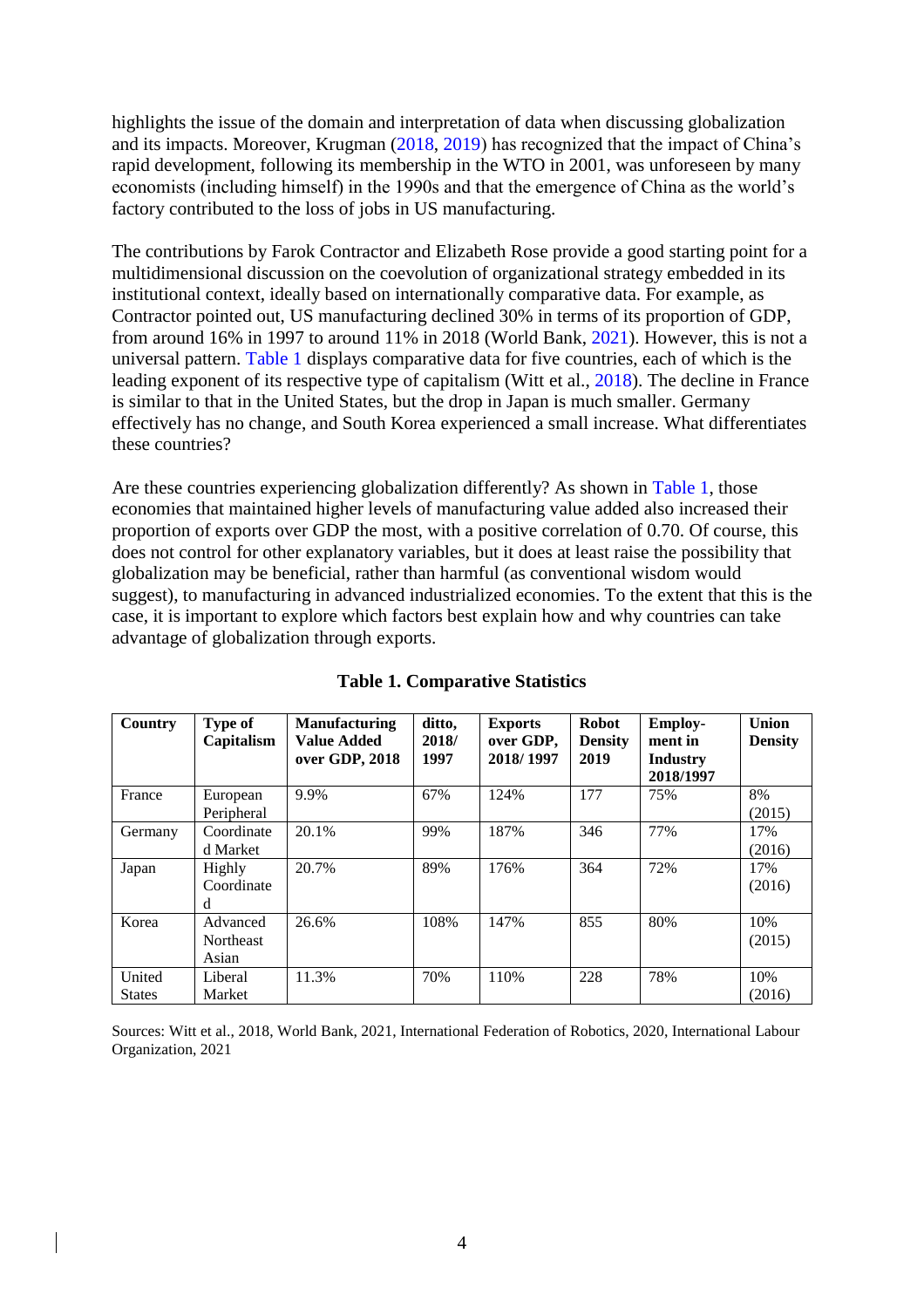Automation might play an important role. Table 1 shows the robotics density in manufacturing in the five economies. It is clear that manufacturing has held up much better in economies with higher levels of automation (correlation: +0.88). This is consistent with the argument that offshoring and automation are substitutes (Antràs, 2020). Why are some societies more open to automation than others? For example, what is it about Advanced Northeast Asian capitalism, of which South Korea is the prime exemplar, that embraces the adoption of automation? Conversely, why are Liberal Market and European Peripheral Economies – the United States and France – seemingly resistant to automation?

To the extent that labor relations play a role, as Contractor suggests, its role does not seem to be straightforward. As Table 1 indicates, the proportion of employment in manufacturing has declined to a similar degree across the five countries, and the US actually performed much better on this dimension than the conventional wisdom would suggest (lending partial support to Contractor's argument that US manufacturing has held up well in terms of employment). This measure correlates moderately (0.49) with robotic density, raising the possibility that societies that retained more employment in manufacturing might not be the ones that held back on automation but, rather, embraced it. This is consistent with the notion that automation and offshoring, usually seen as implying job losses, are substitutes. However, Table 1 also indicates that these proportions are inversely related to the density of unionization  $(r = -0.42)$  In other words, societies with lower levels of organized labor seem to have preserved more manufacturing jobs. To the extent these patterns are replicated in larger samples, what mechanisms lead to this counterintuitive result?

Arjen van Witteloostuijn (2021), in his commentary, considers the dual effects of the globalization of both capital and labor. He expects the globalization of capital to reinforce and accelerate historical trends of substituting capital for labor (e.g., automation, robotics), which are the prerequisites for implementing cost-effective reshoring or nearshoring of manufacturing. The globalization of capital under this scenario has several consequences, all of them negative for labor. The overall effect of the fourth industrial revolution is to further decrease the demand for manufacturing jobs by unionized labor. Combined with the new phenomenon of working from home (WHM), companies will accelerate the shift away from employees going to work in a fixed office location. Companies will increasingly turn these WHM employees to on-demand entrepreneurs, whose long-term prospects will depend on their ability to engage in long-term learning and upgrading of their digital skills. Van Witteloostuijn also expects workers in the Anglo-Saxon countries (the UK and the US) to be affected more negatively because of the sizable availability of English-speaking talent in many countries around the world who could compete for the new WFH opportunities and who are also digitally savvy.

A central argument in Peter Williamson's (2021) commentary is that decoupling and deglobalization are ultimately irrational objectives, whose pursuit would stifle innovation, increase costs, and close off profitable opportunities. Firms consequently have an economic incentive to resist political pressure against globalization. However, economic forces are only one dimension that influences organizational strategies, as suggested by the coevolutionary framework. Firms are embedded in multiple levels that both shape and are shaped by organizational activity as well as by many other factors. To us, the role of politics looks both singularly relevant and underexplored in the International Business (IB) literature. This introduces an opportunity for advancing counterarguments on de-globalization and decoupling.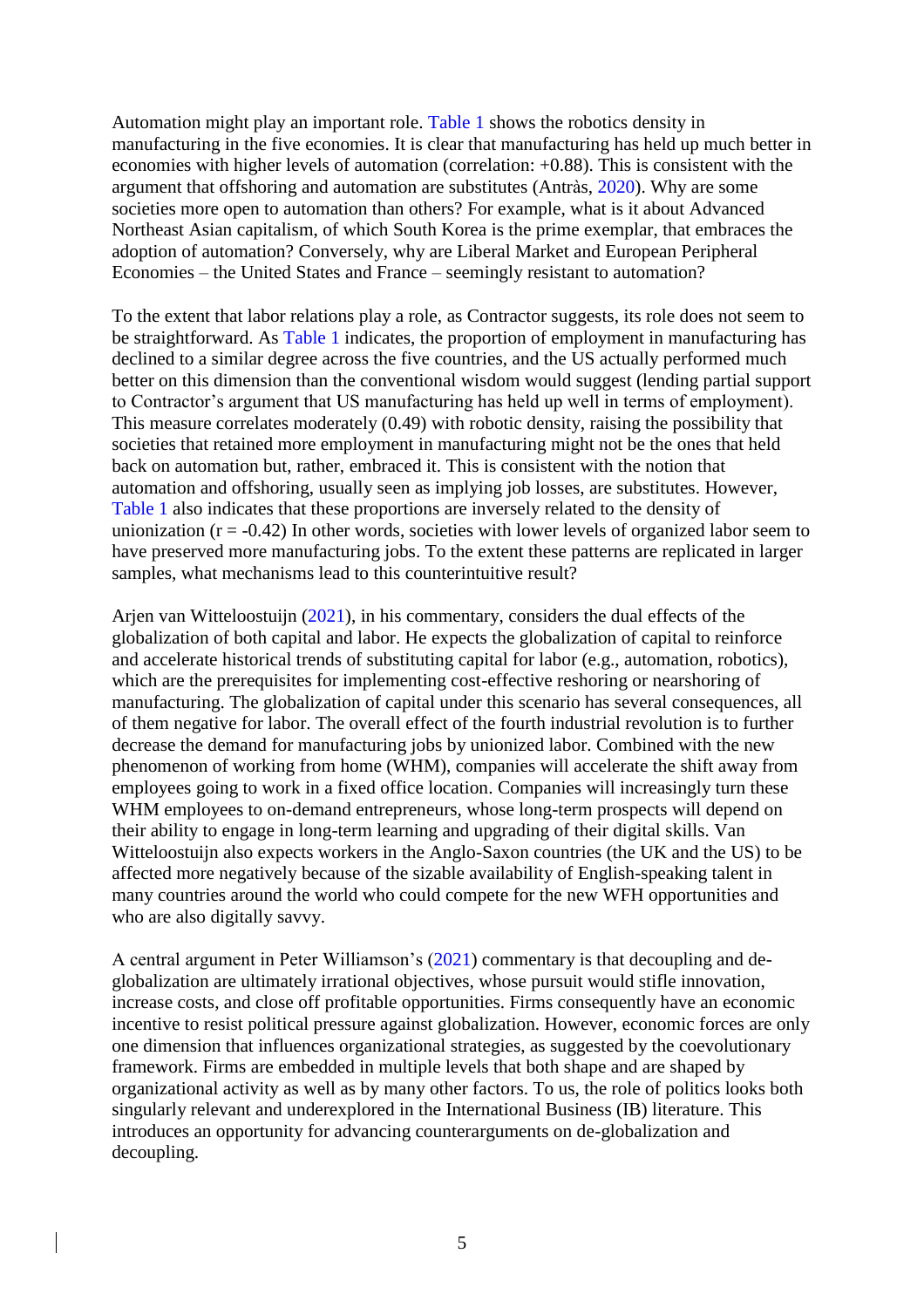In political science, liberalism and realism are the two major paradigms that explain globalization and de-globalization. The dominant paradigm in political science is realism – and yet virtually all contributions on de-globalization and decoupling in IB have effectively ignored its analytical position and implications for company strategies. As discussed by Witt (2019a), realism sees the world in terms of a struggle for survival by sovereign nation-states in a context of global anarchy. To increase their chances of survival in the face of potential aggression from other states, countries must maximize their military and economic power relative to other states. Globalization endures where a global superpower has the ability to coerce all other states to play by its rules in the world economy. With the decline of this superpower, or hegemon, and the concomitant rise in power of a rival state, globalization gives way to de-globalization because the incumbent hegemon lacks the power to enforce the rules of the game.

In the present context, the US is a declining hegemon that led the creation of the institutional infrastructure of the world economy that is now being challenged by a rising China. The main prescription offered by realism is that, for the sake of its own sovereignty and survival, the US must do whatever it can to prevent China from gaining global hegemony. Short of a preemptive war, it can do so in three ways: (1) weaken China, (2) strengthen the US (Trump emphasized this), (3) seek and strengthen allies against China (failure to pursue this was the biggest shortcoming of Trump's foreign policy).

The main objective of decoupling is to weaken China by cutting it off from inputs that the country needs for sustaining its economic growth and military power, ideally in collaboration with other major countries. Depriving China as a whole or its leading companies of crucial inputs, such as semiconductors, is one route. Preventing Chinese nationals from gaining advanced degrees related to sensitive technologies or shutting down scientific collaboration in high-technology sectors in which the US is leading is another route. Preventing Chinese MNEs from making acquisitions in the West that could enable them to springboard technologically and scientifically is a third. Closing export markets for Chinese firms (e.g., Huawei) is a fourth.

Decoupling and attendant de-globalization imply an economic cost for the US. Under realism, however, what counts is relative power, not absolute power. As long as these measures hurt China more than the US, under realist logic, they make perfect sense. Ultimately, what is at stake is the right to self-determination and possibly even survival. The US does not want to see China emerge as its overlord. Indeed, the trade wars at least seem to affect Chinese GDP more than US GDP (The Economist, 2019). Analogously, it would be logical for US allies to accept the economic losses needed to contain China. It is true that the US has not shied from using its power, economic and military, and not always legally. But it has been more rules bound and predictable than China. It seems unlikely that Western countries would fare better with China than with the US.

Realism is ultimately about the ethical imperative of protecting your people, and their preferred way of life – a dimension entirely missing from the IB discourse on decoupling and de-globalization. In our view, exploration of the normative pressures on and ethical expectations of firms await scholarly attention. Most firms today profess that they care about acting in socially responsible ways. What does this imply in the present political context? For instance, is it ethical or socially responsible to exploit regulatory loopholes to circumvent restrictions on doing business with Chinese companies?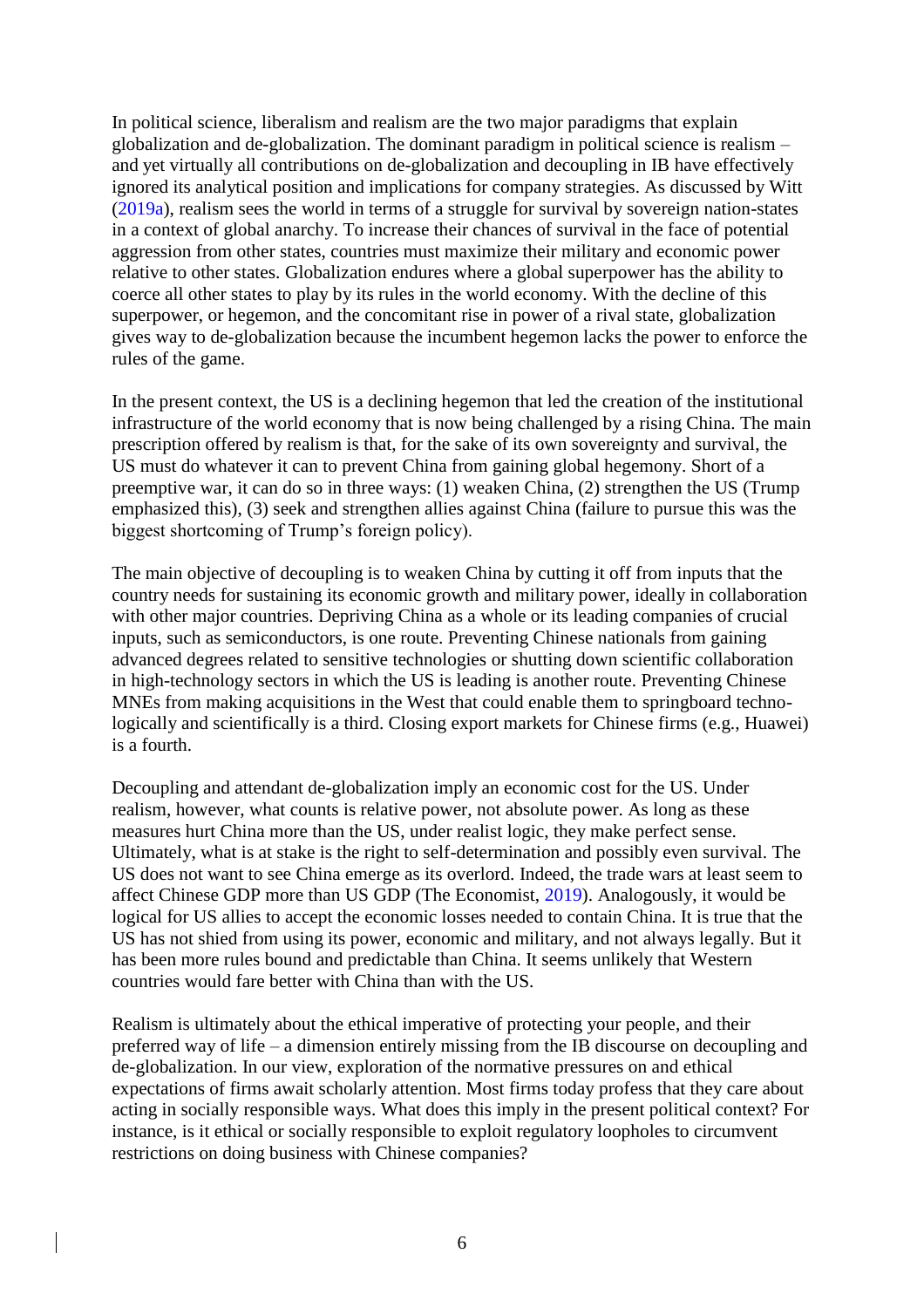Economically, the central question is what Western societies are willing to pay to preserve their way of life. Europeans forgo about six weeks of economic output each year for vacations and another two weeks for public holidays (clearly a lifestyle perk). This implies a loss of 8.3 to 12 percent of GDP annually compared with many other countries, which have two to four weeks of vacations and holidays. It is intriguing to consider whether Western societies might find it acceptable to bear a similar cost to preserve their current way of life. Some of this cost will have to be borne by companies, which could lose much or all of their business in China. Williamson argues that this will allow China to pull ahead of the West, citing the example of semiconductors. We think that this issue deserves further and deeper exploration and debate. Is decoupling really an own goal? For example, since China has made clear its intentions to lead the world in all aspects of high technology and has put the weight of the Chinese state behind this, how likely is it that other countries' high-tech firms will stand a chance against Chinese competitors in the medium to long term without state protection and support? Might decoupling save, rather than doom, Western companies?

## **CONCLUSION**

The upsurge in anti-globalization sentiments, combined with the predictable yet still shocking COVID-19 pandemic – a black swan-type event in terms of its catastrophic consequences – has triggered a strategic reevaluation of the status of globalization, including both international trade and direct foreign investment. The emergent predicament shaped by these two developments demand a fundamental rethinking of the institutional configurations that underpin international business activities. The geopolitical uncertainty that results from the clash between the current hegemon and its challenger have no direct precedent in recent history, with de-globalization and subsequent war in the 1930s and 1940s offering the closest – and most distinctly disconcerting – parallel. We believe that the coevolutionary perspective offered in this introduction may be helpful in making sense of imaginable scenarios and their potential consequences.

### **NOTE**

Peter Ping Li acknowledges financial support from NSFC Grant 71732007.

## **REFERENCES**

Antràs, P. 2020. De-Globalisation? Global value chains in the post-COVID-19 age. NBER Working Paper. Cambridge, MA: NBER.

Buckley, P. J. 2011. International integration and coordination in the global factory. Management International Review, 51(2): 269–283.

Buckley P. J. 2021. The return of cartels? Management and Organization Review, 17(1): https://doi.org/10.1017/mor.2020.72

Contractor F. J. 2021. A decline in US manufacturing because of globalization and China? Don't believe this fake news. Management and Organization Review, 17(1): https://doi.org/ 10.1017/mor.2020.84

The Economist. 2019, 19 October. Foggy outlook: How the twists and turns of the trade war are hurting growth. [Cited 21 December 2020]. Available from URL: https://www.economist.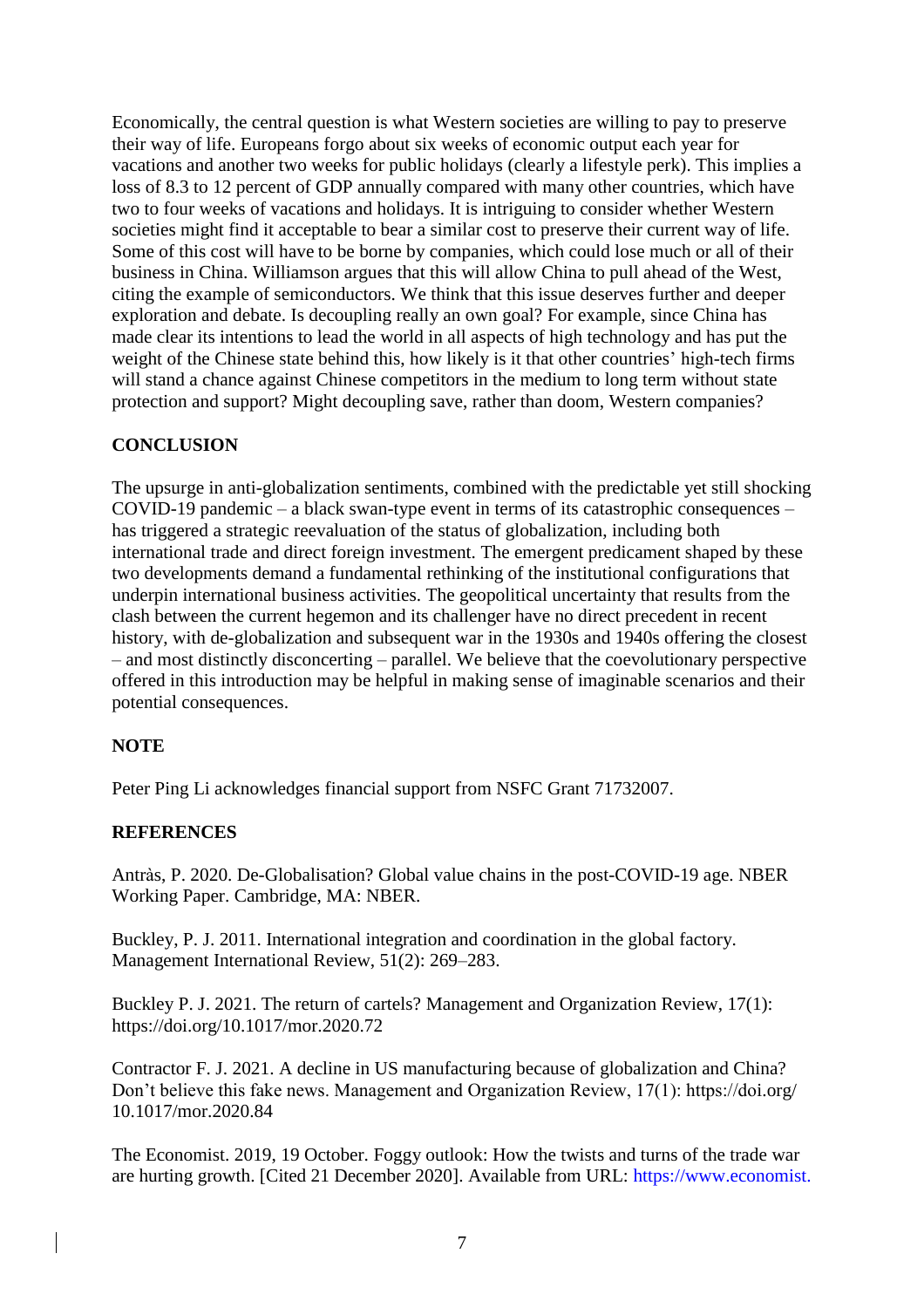com/finance-and-economics/2019/10/17/how-the-twists-and-turns-of-the-trade-war-arehurting-growth

Fainshmidt, S., Witt, M. A., Aguilera, R. V., & Verbeke, A. 2020. The contributions of qualitative comparative analysis (QCA) to international business research. Journal of International Business Studies, 51(4): 455–466.

Greckhamer, T., Furnari, S., Fiss, P. C., & Aguilera, R. V. 2018. Studying configurations with qualitative comparative analysis: Best practices in strategy and organization research. Strategic Organization, 16(4): 482–495.

Hall, P. A., & Soskice, D. 2001. An introduction to varieties of capitalism. In P.A. Hall and D. Soskice (Eds.), Varieties of Capitalism: The Institutional Foundations of Comparative Advantage: 1–68. Oxford: Oxford University Press.

Ilinitch., A.Y., D'Aveni, R.A., & Lewin, A.Y. 1996. New organizational forms and strategies for man- aging in hypercompetitive environments. Organization Science, 7(3): 211–220.

International Federation of Robotics. 2020. Robot density in the manufacturing industry 2019. Frankfurt: International Federation of Robotics.

International Labour Organization. 2021. Statistics on union membership. Geneva: International Labour Organization.

Jannace, W., & Tiffany, P. 2019. A new world order: The rule of law, or the law of rulers? Fordham International Law Journal, 42: 13–79.

Kenney, M., & Zysman, J. 2020. COVID-19 and the increasing centrality and power of platforms in China, the US, and beyond. Management and Organization Review, 16(4): 747– 752.

Krugman, P. 2018. Globalization: What did we miss? Available from URL: https://www.gc.cuny.edu/CUNY\_GC/media/LISCenter/pkrugman/PK\_globalization.pdf.

Krugman, P. 2019, October 10. What economists (including me) got wrong about globalization. Bloomberg Opinion. Available from URL: https://www.bloomberg.co/pinio/rticle/019- 10-1/nequality-globalization-and-the-misstepsof-1990s-economicsGoogleScholar/

Lewin, A.Y., Long, C. P., & Carroll, T. N. 1999. The co-evolution of new organizational forms. Organization Science, 10(5): 535–550.

Lewin, A.Y., & Volberda, H. W. 1999. Prolegomena on coevolution: A framework for research on strategy and new organizational forms. Organization Science, 10(5): 519–534.

Lewin, A. Y., Weigelt, C. B., & Emery, J. B. 2004. Adaptation and selection in strategy and change: Perspectives on strategic change in organizations. In M. S. Poole and A. H. Van de Ven (eds.), Handbook of organizational change and innovation: 108–160. Oxford: Oxford University Press.